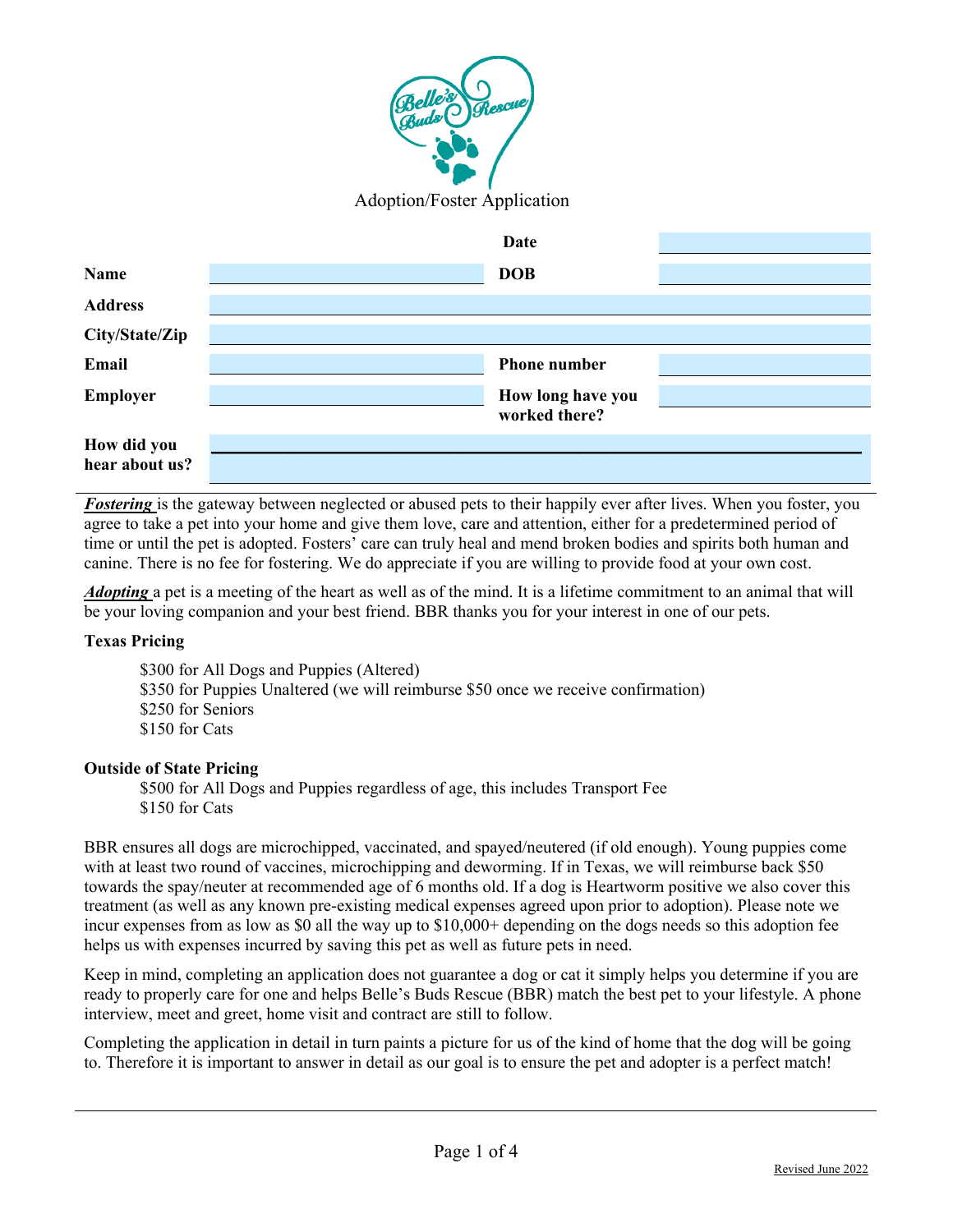

|           |                                                                   | <b>Step 1: Personal Information</b>                                                                 |  |  |  |
|-----------|-------------------------------------------------------------------|-----------------------------------------------------------------------------------------------------|--|--|--|
| A.        |                                                                   | Are you interested in fostering or adopting?                                                        |  |  |  |
|           |                                                                   |                                                                                                     |  |  |  |
| <b>B.</b> |                                                                   | What dog or cat are you interested in fostering/adopting (breed, size, name if already identified): |  |  |  |
|           |                                                                   |                                                                                                     |  |  |  |
| C.        |                                                                   | If you have a specific pet in mind, what about him/her do you like?                                 |  |  |  |
|           |                                                                   |                                                                                                     |  |  |  |
| D.        | Why do you believe you will be a good home for this specific pet? |                                                                                                     |  |  |  |
|           |                                                                   |                                                                                                     |  |  |  |
|           |                                                                   |                                                                                                     |  |  |  |
| E.        |                                                                   | Have you ever fostered for another rescue? Yes / No If so, state name of organization               |  |  |  |
|           |                                                                   |                                                                                                     |  |  |  |
| F.        | When are you ready to adopt or start fostering?                   |                                                                                                     |  |  |  |
|           |                                                                   |                                                                                                     |  |  |  |
| G.        |                                                                   | If you are fostering, is there a specific time-frame you'd like to only foster for?                 |  |  |  |
|           |                                                                   |                                                                                                     |  |  |  |
|           |                                                                   |                                                                                                     |  |  |  |
|           |                                                                   | <b>Step 2: Household Information</b>                                                                |  |  |  |
|           |                                                                   |                                                                                                     |  |  |  |
|           |                                                                   | A. Please list all persons living with you, their ages, and their relationship to you.              |  |  |  |
|           | a.                                                                |                                                                                                     |  |  |  |
|           | b.                                                                |                                                                                                     |  |  |  |

c.

**B.** If living with parents, are they on board with adding a pet? Please provide full names and phone numbers.

**C.** Who will be the primary caretaker?

**D**. Do you have regular human or animal visitors with whom your new pet must get along? If yes, please elaborate so we can make sure the pet will get along with any necessary kids/animals.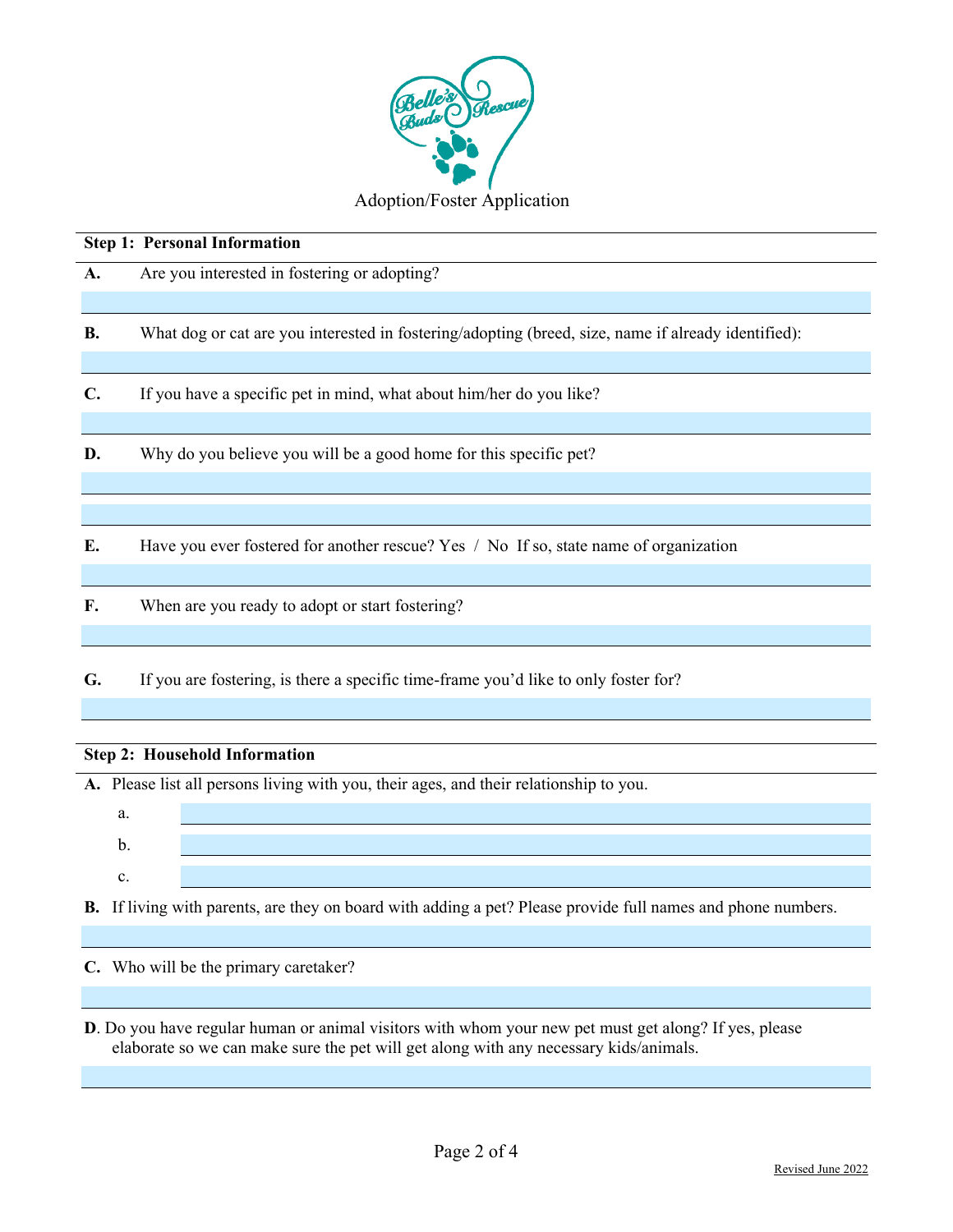

**E**. Is anyone in your household allergic to dogs or cats? If so, how do you plan to resolve this?

**F**. Describe your lifestyle (active/hiking, prefer to stay in, etc)

## **Step 3: Residence Information**

**A.** Do You: Own / Rent

- **B.** If you rent or live with family, please fill out the following.
	- a. Landlord/ Property Owner Name
	- b. Phone No.
	- c. Are Pets Allowed:
- **C.** Type of Residence (Single Family Home, Condo, Townhouse, Apartment, Farm/Land, etc):

**D.** Do you have a yard? Yes / No

**E.** Please describe your yard (size, fencing, etc)

**F.** If no yard, please share plans to meet pet's outdoor needs?

**G.** Does your home owner or renter insurance have breed restrictions?

**H.** Are you aware of poisonous plants for dogs or cats and made sure you do not have such plants in your yard?

## **Step 4: Pet care**

**A.** Do you currently have other animals living in your household? (please list below)

| Name | Dog/Cat | $\mathbf{Age}$ | <b>Breed</b> | M/F | Altered? | Up To Date with<br>Vaccinations? | Cat: Familiar<br>w/dogs? |
|------|---------|----------------|--------------|-----|----------|----------------------------------|--------------------------|
|      |         |                |              |     |          |                                  |                          |
|      |         |                |              |     |          |                                  |                          |
|      |         |                |              |     |          |                                  |                          |